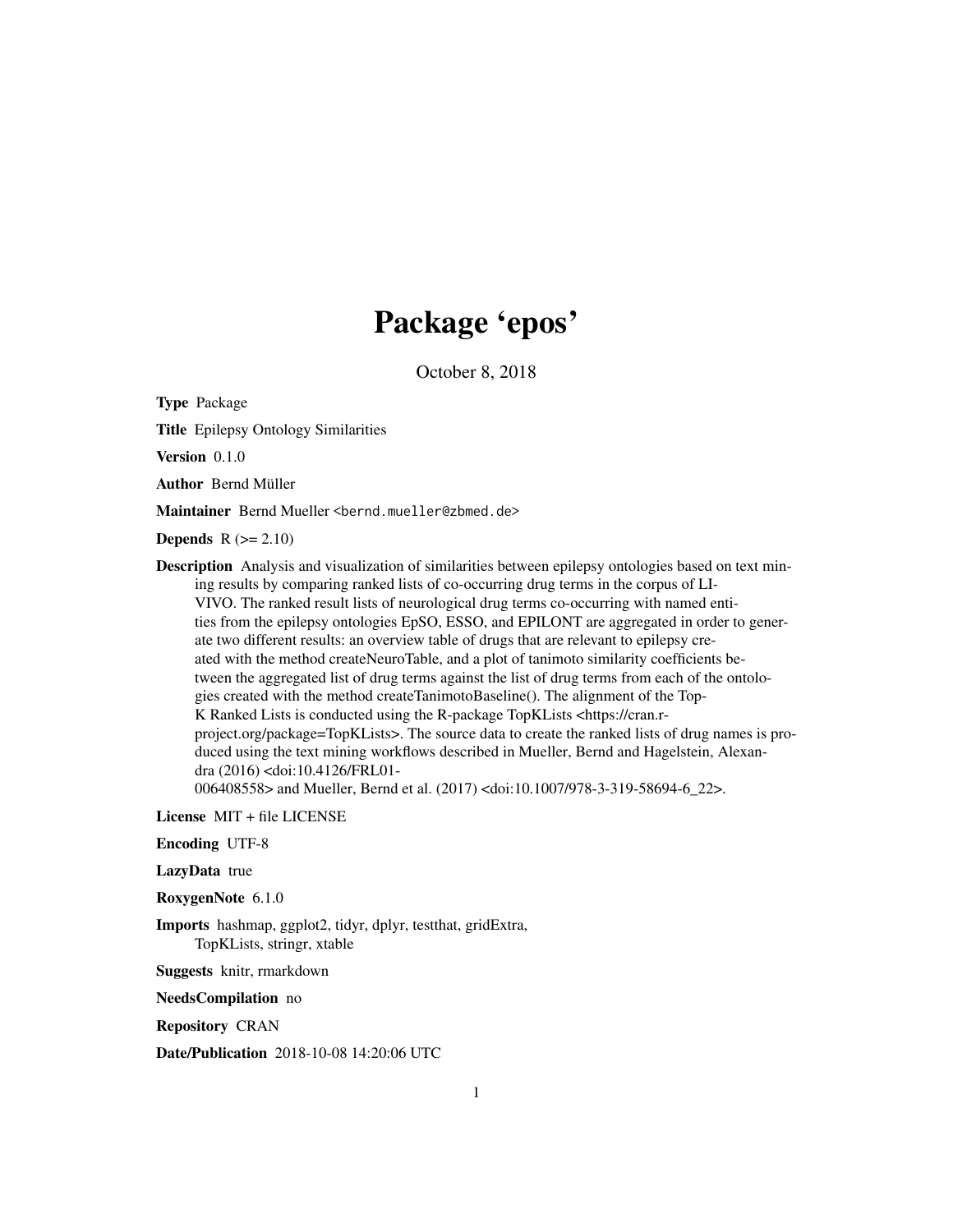# <span id="page-1-0"></span>R topics documented:

|       | -3             |
|-------|----------------|
|       |                |
|       | $\overline{4}$ |
|       |                |
|       | -5             |
|       | 6              |
|       |                |
|       | $-8$           |
|       |                |
|       |                |
|       |                |
|       |                |
|       |                |
|       |                |
|       |                |
|       |                |
|       |                |
|       |                |
|       |                |
|       |                |
|       |                |
| Index | 18             |
|       |                |

calcCosine *Calculate the cosine similarity metric for two lists a and b*

# Description

Calculate the cosine similarity metric for two lists a and b

# Usage

```
calcCosine(a, b)
```
# Arguments

| list with elements that should be of same type as in list b |
|-------------------------------------------------------------|
| list with elements                                          |

# Value

co list with length of set b containing the cosine similarity coefficient at each position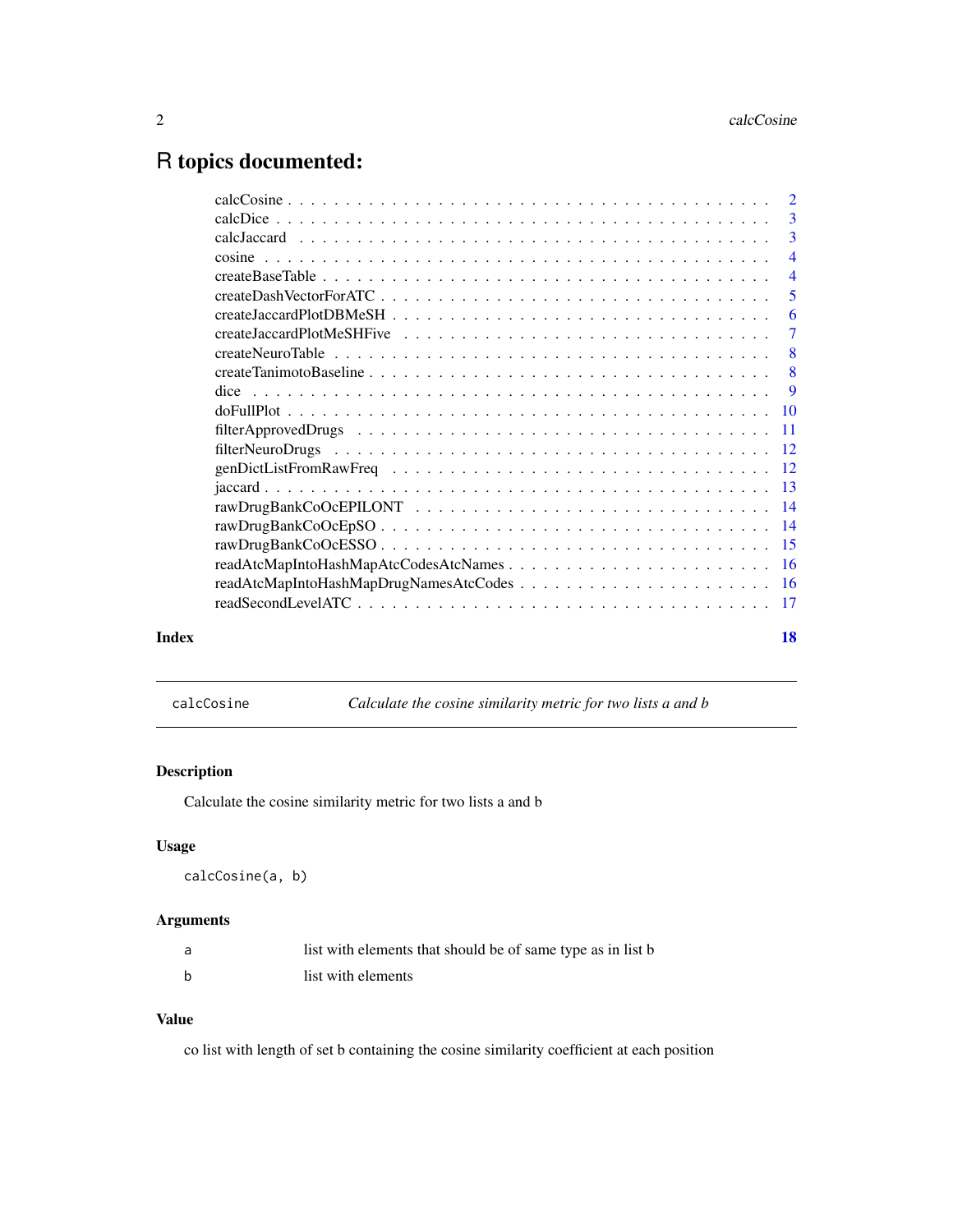#### <span id="page-2-0"></span>calcDice 3

# Examples

 $calcCosine(c(1,2), c(2,3))$ 

calcDice *Calculate the dice similarity metric for two lists a and b*

# Description

Calculate the dice similarity metric for two lists a and b

#### Usage

calcDice(a, b)

#### Arguments

| list with elements that should be of same type as in list b |
|-------------------------------------------------------------|
| list with elements                                          |

# Value

di list with length of set b containing the dice similarity coefficient at each list element

#### Examples

```
calcDice(c(1,2), c(2,3))
```
calcJaccard *Calculate the jaccard coefficient for two lists a and b*

#### Description

Calculate the jaccard coefficient for two lists a and b

#### Usage

calcJaccard(a, b)

#### Arguments

|   | list with elements that should be of same type as in list b |
|---|-------------------------------------------------------------|
| b | list with elements                                          |

# Value

ja list with length of set b containing the jaccard similarity coefficient for each list element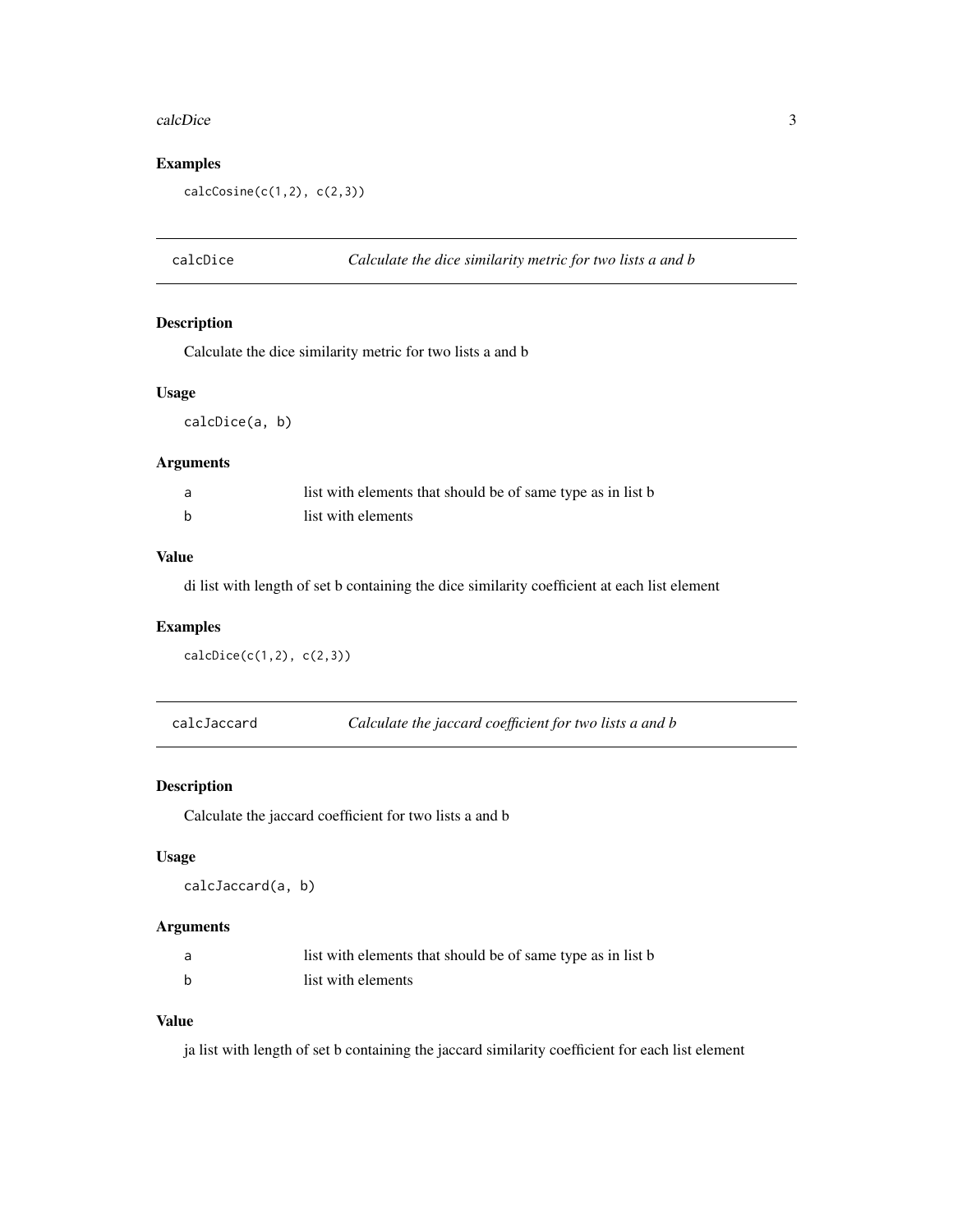# Examples

 $calCacard(c(1,2), c(2,3))$ 

# cosine *Calculate cosine similarity metric*

# Description

Calculate cosine similarity metric

#### Usage

cosine(ainterb, lengtha, lengthb)

#### Arguments

| ainterb | integer value with number of intersecting elements between set a and b |
|---------|------------------------------------------------------------------------|
| lengtha | integer value with the number of items in set a                        |
| lengthb | integer value with the number of items in set b                        |

### Value

cosine double vlaue with the cosine similarity coefficient

# Examples

cosine(1,3,4)

createBaseTable *Create the final resulting data frame*

# Description

Create the final resulting data frame

# Usage

createBaseTable(neurospace, atchashda, atchashsec, dneuromaxk)

#### Arguments

| neurospace | list of drug names that were aggregated using TopKLists::calculate.max topkspace      |
|------------|---------------------------------------------------------------------------------------|
| atchashda  | hashmap retrieved from readAtcMapIntoHashMapDrugNamesAtcCodes                         |
| atchashsec | hashmap retrieved from readSecondLevelATC                                             |
| dneuromaxk | data frame containing columns for each intersection, ATC class, and reference<br>list |

<span id="page-3-0"></span>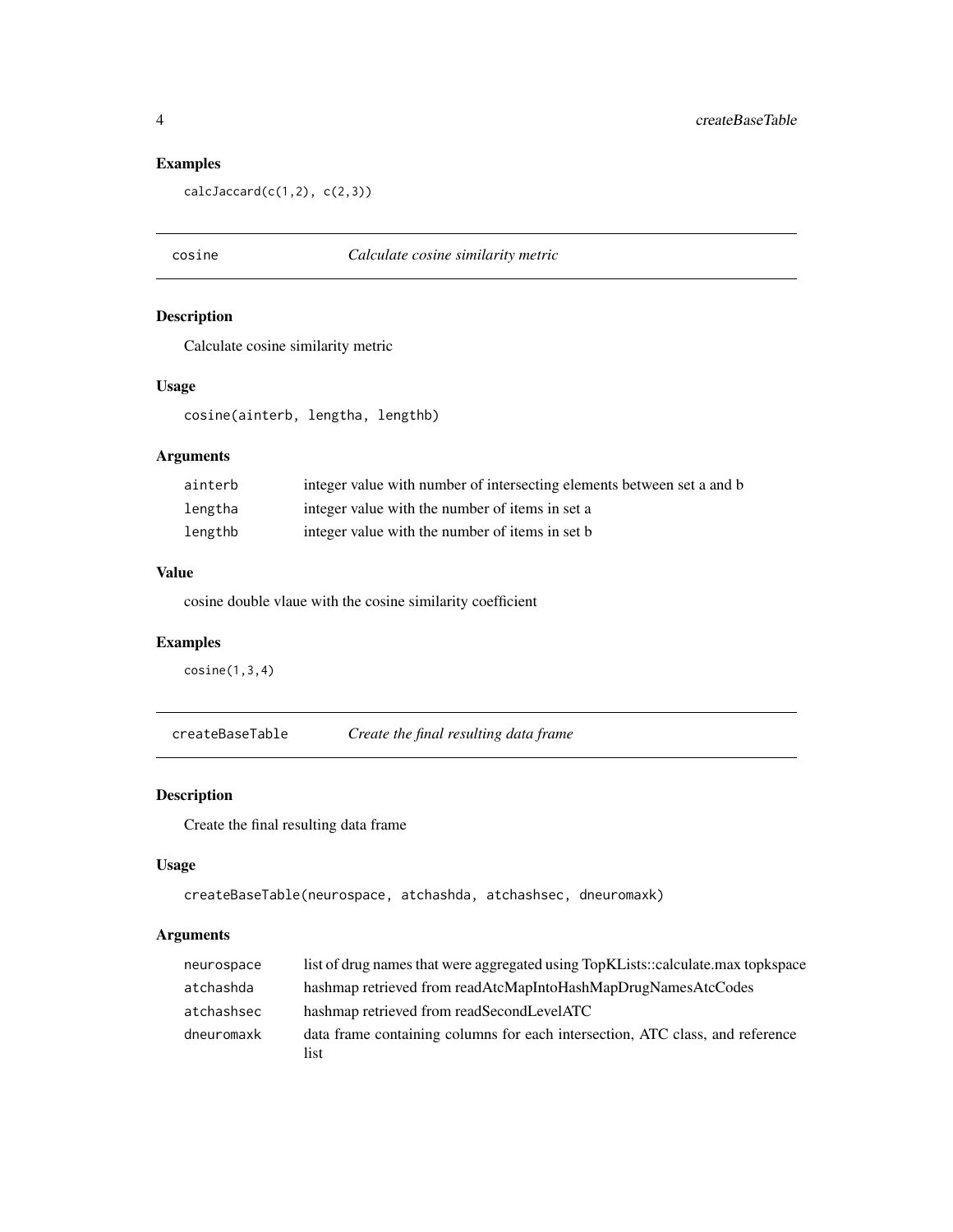#### <span id="page-4-0"></span>Value

data frame containing drug names with additional columns listing association to ATC classes

#### Examples

```
utils::data(rawDrugBankCoOcEpSO, package="epos")
utils::data(rawDrugBankCoOcESSO, package="epos")
utils::data(rawDrugBankCoOcEPILONT, package="epos")
atchashda <-
readAtcMapIntoHashMapDrugNamesAtcCodes(
  system.file("extdata", "db-atc.map", package = "epos"), "\t")
atchashaa <-
 readAtcMapIntoHashMapAtcCodesAtcNames(
    system.file("extdata", "db-atc.map", package = "epos"), "\t")
atchashsec <-
 readSecondLevelATC(
    system.file("extdata", "drugbankatc-secondlevel.map", package = "epos"), "\t")
tepso <- rawDrugBankCoOcEpSO
tesso <- rawDrugBankCoOcESSO
tepi <- rawDrugBankCoOcEPILONT
lepso <- genDictListFromRawFreq(tepso)
neuroepso <- filterNeuroDrugs(lepso, atchashda)
lesso <- genDictListFromRawFreq(tesso)
neuroesso <- filterNeuroDrugs(lesso, atchashda)
lepi <- genDictListFromRawFreq(tepi)
neuroepi <- filterNeuroDrugs(lepi, atchashda)
dneuro <-
 data.frame(EpSO = neuroepso[1:10],
             ESSO = neuroessO[1:10],EPILONT = neuroepi[1:10])
dneuromaxk <- TopKLists::calculate.maxK(dneuro, 3, 5, 10)
neurospace <- as.character(dneuromaxk$topkspace)
neurotable <-
 createBaseTable(neurospace, atchashda, atchashsec, dneuromaxk)
```
createDashVectorForATC

*Creates a vector with an X at each position where a drug from the druglist matches the ATC class list slatc*

#### Description

Creates a vector with an X at each position where a drug from the druglist matches the ATC class list slatc

#### Usage

createDashVectorForATC(druglist, atchashda, atchashsec, slatc)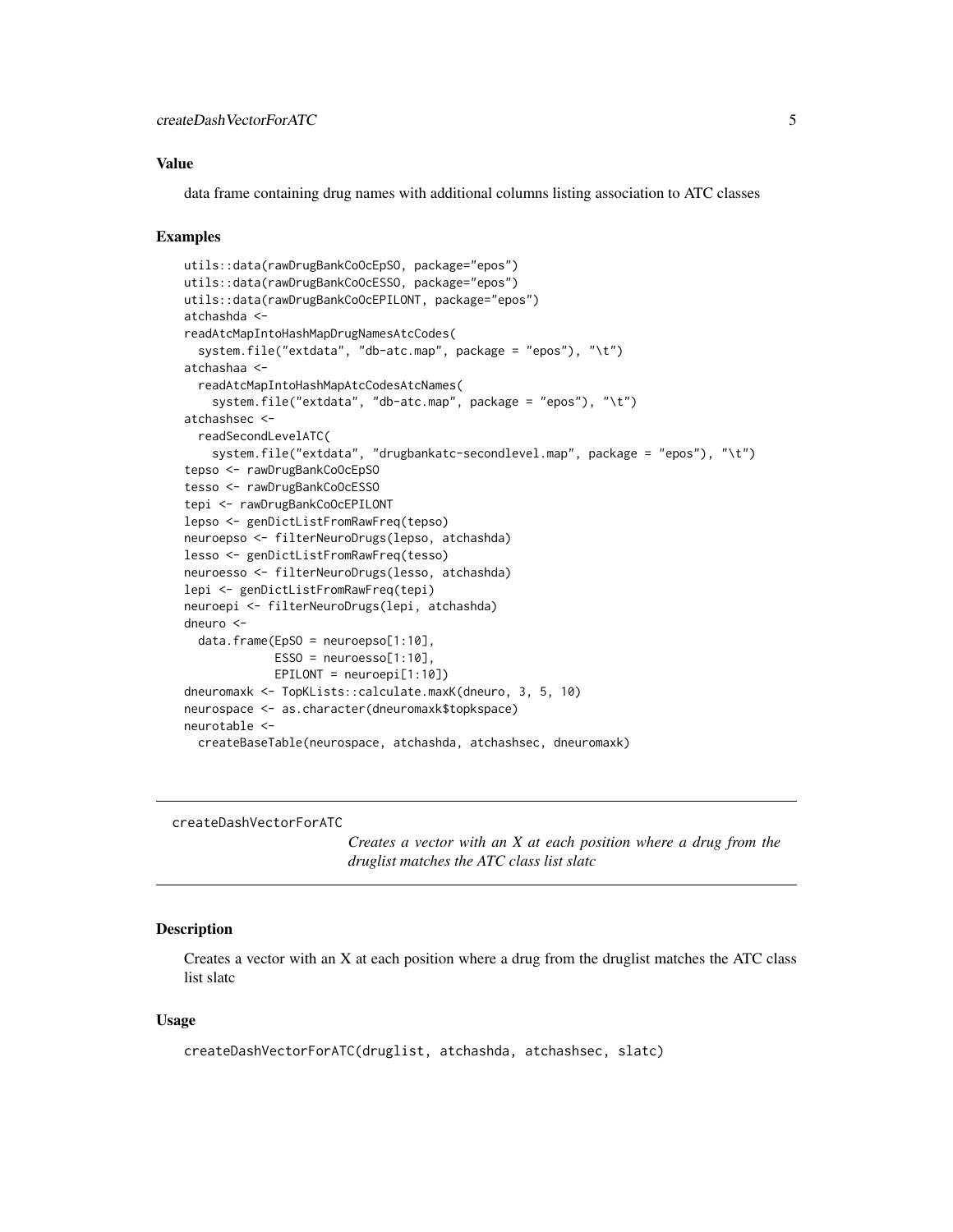# Arguments

| druglist   | list of drug names                                            |
|------------|---------------------------------------------------------------|
| atchashda  | hashmap retrieved from readAtcMapIntoHashMapDrugNamesAtcCodes |
| atchashsec | hashmap retrieved from readSecondLevelATC                     |
| slatc      | list of ATC classes                                           |

# Value

list with crosses if the drug in druglist matches at the position of the ATC class in slatc

# Examples

```
## Not run:
createDashVectorForATC(druglist, atchashda, atchashsec, slatc)
## End(Not run)
```
createJaccardPlotDBMeSH

*Creates the plot for all jaccard coefficients amongst the three epilepsy ontologies*

# Description

Creates the plot for all jaccard coefficients amongst the three epilepsy ontologies

#### Usage

```
createJaccardPlotDBMeSH(jmeshepso, jmeshesso, jmeshepi)
```
# Arguments

| imeshepso | list containing jaccard coefficients between mesh and epso for increasing k |
|-----------|-----------------------------------------------------------------------------|
| jmeshesso | list containing jaccard coefficients between mesh and esso for increasing k |
| imeshepi  | list containing jaccard coefficients between mesh and epi for increasing k  |

#### Value

jaccardepilepsyplot the ggplot object

# Examples

```
## Not run:
jaccardepilepsyplot <- createJaccardPlotAll(jaccardepso, jaccardesso)
```
## End(Not run)

<span id="page-5-0"></span>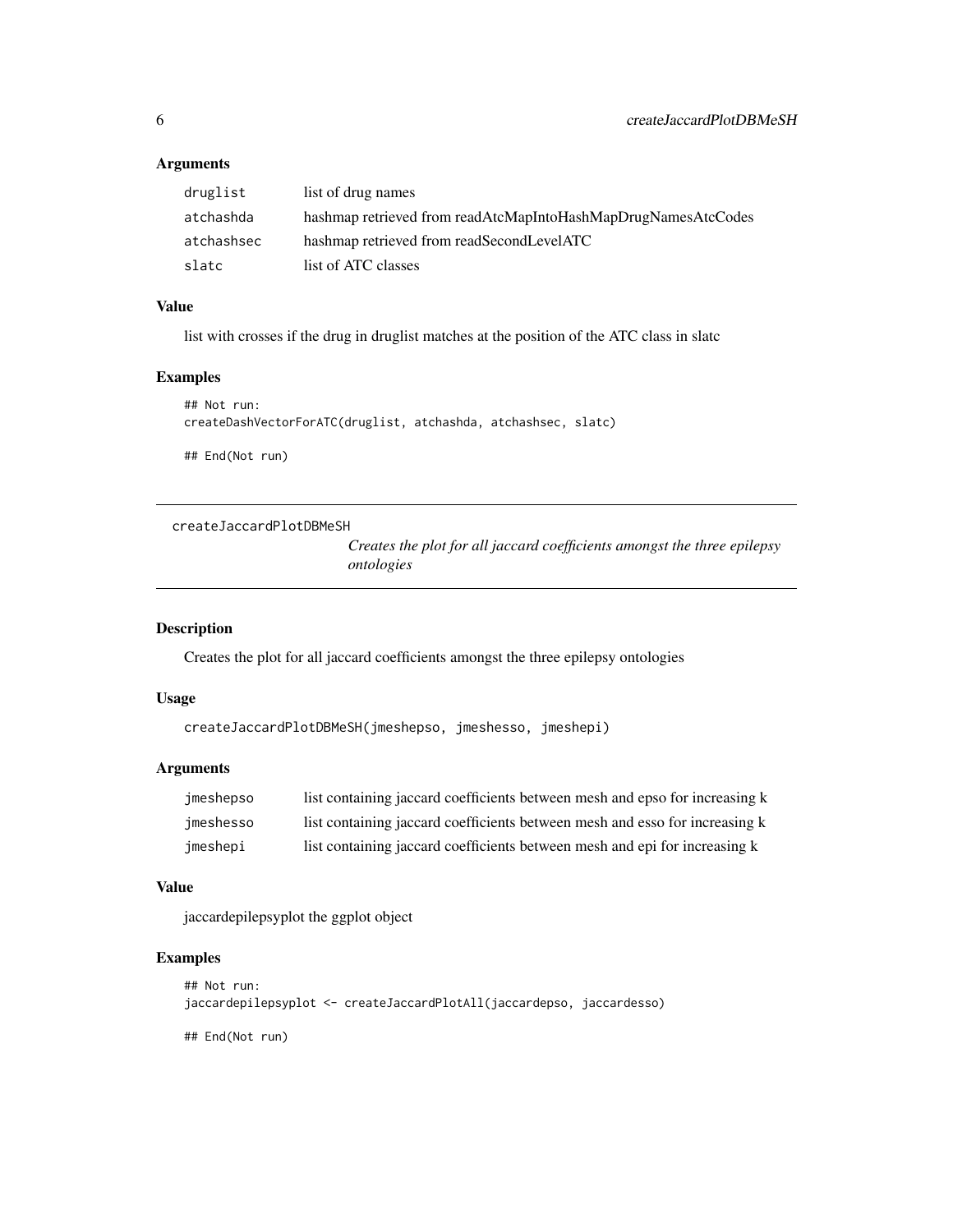<span id="page-6-0"></span>createJaccardPlotMeSHFive

*Creates the plot for all jaccard coefficients amongst the three epilepsy ontologies*

# Description

Creates the plot for all jaccard coefficients amongst the three epilepsy ontologies

# Usage

```
createJaccardPlotMeSHFive(jmeshepso, jmeshesso, jmeshepi, jmeshepilepsyand,
  jmeshepilepsyor)
```
# Arguments

| jmeshepso        | list of jaccard coefficients between mesh and epso for increasing k                                       |
|------------------|-----------------------------------------------------------------------------------------------------------|
| jmeshesso        | list of jaccard coefficients between mesh and esso for increasing k                                       |
| jmeshepi         | list of jaccard coefficients between mesh and epi for increasing k                                        |
| jmeshepilepsyand |                                                                                                           |
|                  | list of jaccard coefficients between mesh and the intersection of epso, esso, and<br>epi for increasing k |
| jmeshepilepsyor  |                                                                                                           |
|                  | list of jaccard coefficients between mesh and the union of epso, esso, and epi for<br>increasing k        |

# Value

jaccardepilepsyplot the ggplot object

# Examples

```
## Not run:
jaccardepilepsyplot <- createJaccardPlotAll(jaccardepso, jaccardesso)
```
## End(Not run)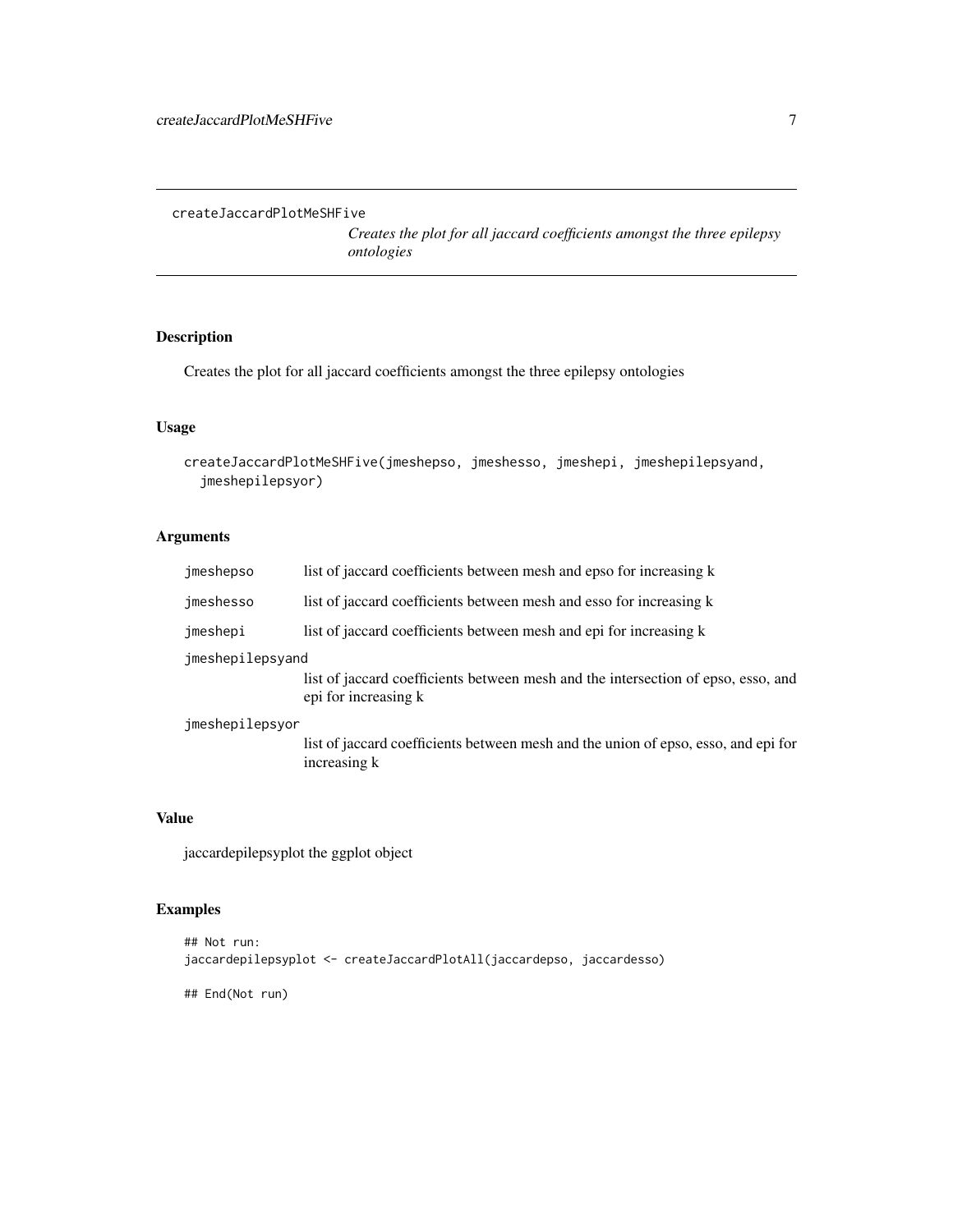<span id="page-7-0"></span>

# Description

Main function to call everything and produce the results

#### Usage

createNeuroTable(coocepso, coocesso, coocepi, maxlength)

# Arguments

| coocepso        | list of drug names sorted by frequency co-occuring with EpSO    |
|-----------------|-----------------------------------------------------------------|
| <b>COOCESSO</b> | list of drug names sorted by frequency co-occuring with ESSO    |
| соосері         | list of drug names sorted by frequency co-occuring with EPILONT |
| maxlength       | maximum length of the list with drug terms before aggregation   |

#### Value

result table containin the aggregated list of drug terms and their associations

#### Examples

```
utils::data(rawDrugBankCoOcEpSO, package="epos")
utils::data(rawDrugBankCoOcESSO, package="epos")
utils::data(rawDrugBankCoOcEPILONT, package="epos")
createNeuroTable(coocepso = rawDrugBankCoOcEpSO,
  coocesso=rawDrugBankCoOcESSO,
  coocepi=rawDrugBankCoOcEPILONT, 10)
```

```
createTanimotoBaseline
```
*Creates the plot for all jaccard coefficients amongst the three epilepsy ontologies*

#### Description

Creates the plot for all jaccard coefficients amongst the three epilepsy ontologies

#### Usage

createTanimotoBaseline(neuroepso, neuroesso, neuroepi, dneuromaxk)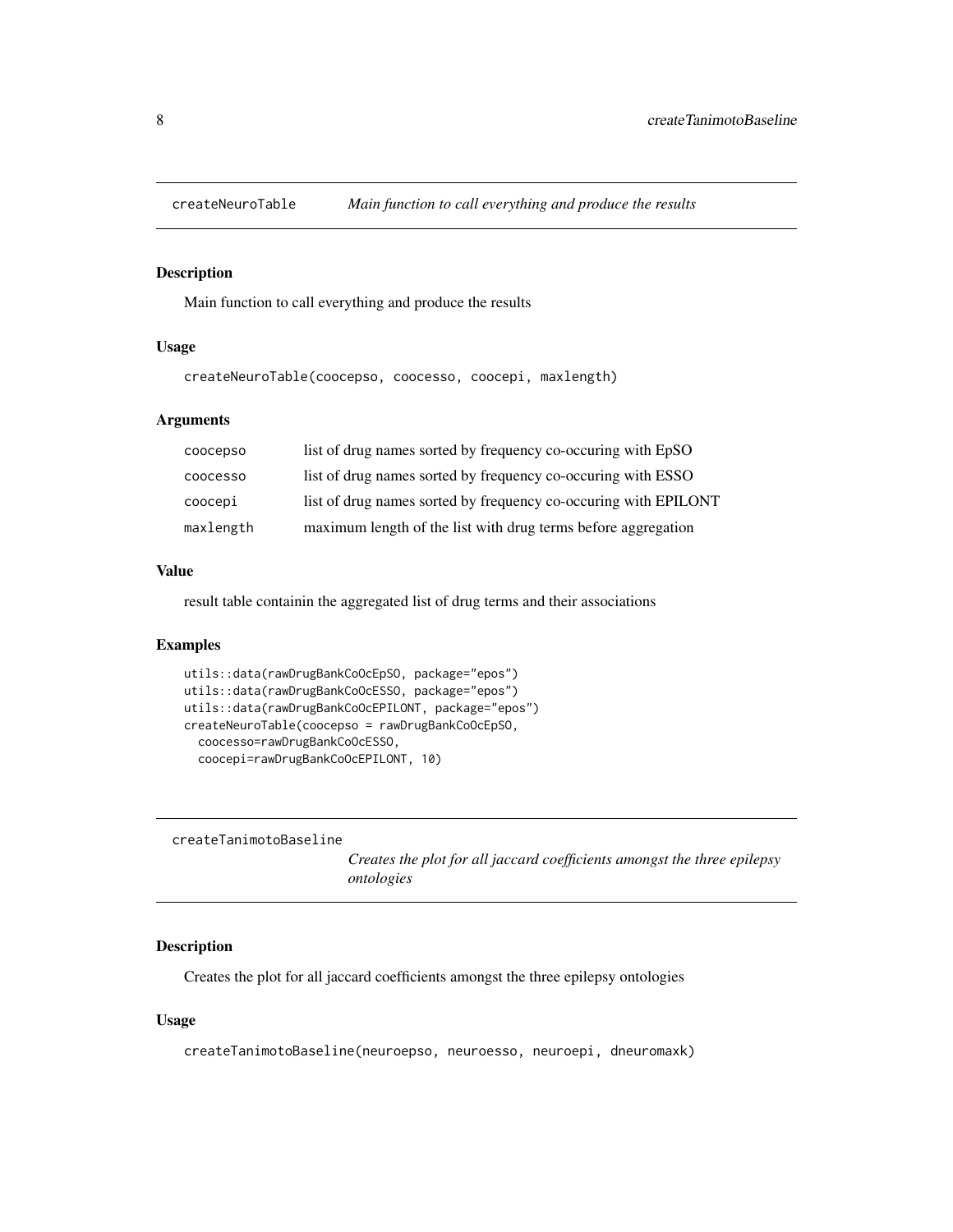<span id="page-8-0"></span>dice 9

#### **Arguments**

| dneuromaxk | object returned from TopKLists::calculate.maxkS |
|------------|-------------------------------------------------|
| neuroepi   | list of neuro drug names co-occurring with epi  |
| neuroesso  | list of neuro drug names co-occurring with esso |
| neuroepso  | list of neuro drug names co-occurring with epso |

# Value

jaccardepilepsyplot the ggplot object

#### Examples

```
utils::data(rawDrugBankCoOcEpSO, package="epos")
atchashda <-
  readAtcMapIntoHashMapDrugNamesAtcCodes(
    system.file("extdata", "db-atc.map", package = "epos"), "\t")
tepso <- genDictListFromRawFreq(rawDrugBankCoOcEpSO)
neuroepso <- filterNeuroDrugs(tepso, atchashda)
utils::data(rawDrugBankCoOcESSO, package="epos")
tesso <- genDictListFromRawFreq(rawDrugBankCoOcESSO)
neuroesso <- filterNeuroDrugs(tesso, atchashda)
utils::data(rawDrugBankCoOcEPILONT, package="epos")
tepi <- genDictListFromRawFreq(rawDrugBankCoOcEPILONT)
neuroepi <- filterNeuroDrugs(tepi, atchashda)
dneuro <-
  data.frame(EpSO = neuroepso[1:10],
             ESSO = neuroesso[1:10],EPILONT = neuroepi[1:10])
dneuromaxk <- TopKLists::calculate.maxK(dneuro, 3, 5, 10)
tanimotobaseline <- createTanimotoBaseline(neuroepso, neuroesso, neuroepi, dneuromaxk)
```
dice *Calculate dice similarity metric*

#### Description

Calculate dice similarity metric

# Usage

dice(ainterb, lengtha, lengthb)

#### Arguments

| ainterb | integer value with number of intersecting elements between set a and b |
|---------|------------------------------------------------------------------------|
| lengtha | integer value with the number of items in set a                        |
| lengthb | integer value with the number of items in set b                        |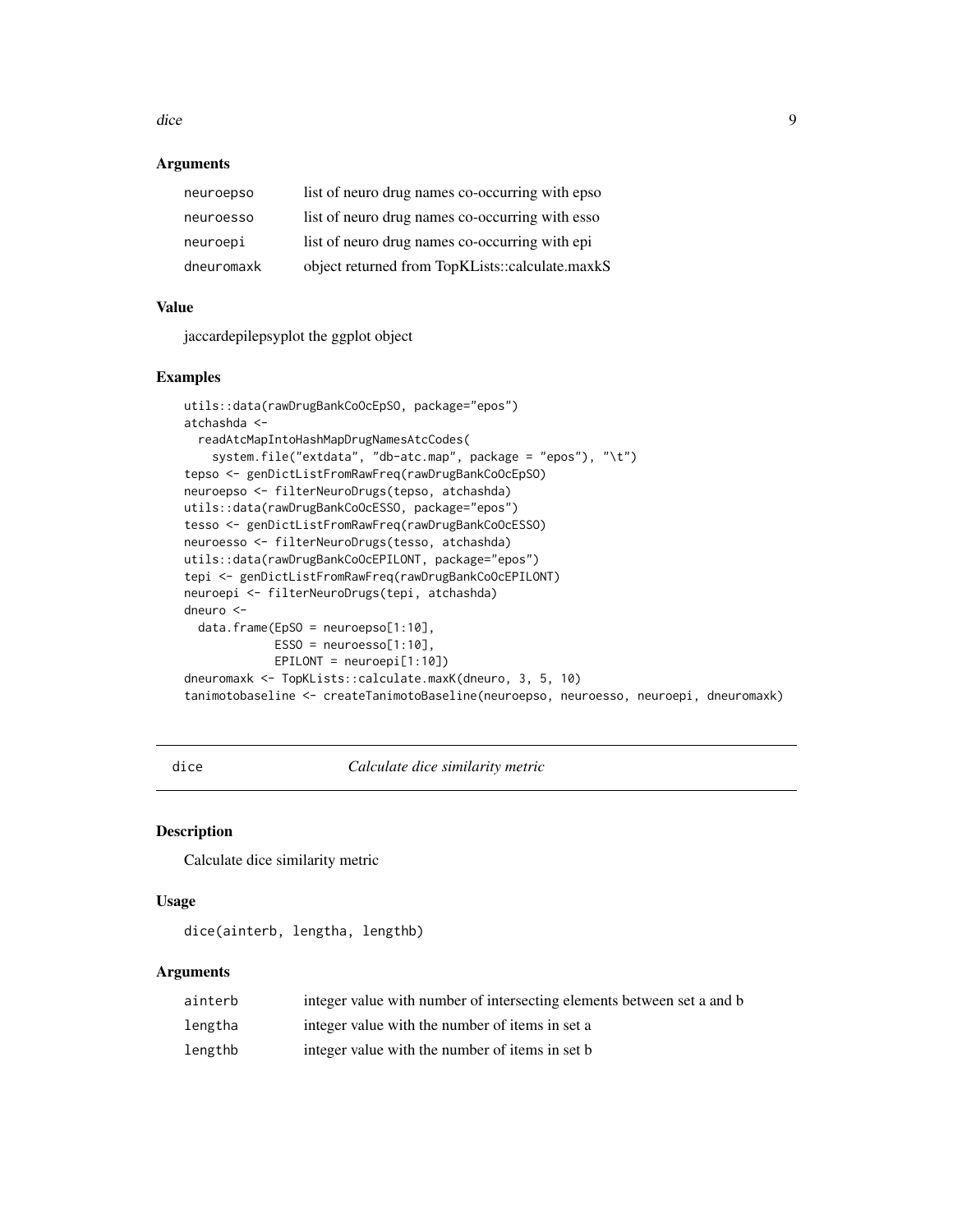# <span id="page-9-0"></span>Value

dice double vlaue with the dice similarity coefficient

# Examples

dice(1, 3, 4)

doFullPlot *Does the full plot on one page*

#### Description

Does the full plot on one page

#### Usage

```
doFullPlot(cosinemeshplot, cosinedrugbankplot, cosineepilepsyplot,
  dicemeshplot, dicedrugbankplot, diceepilepsyplot, jaccardmeshplot,
  jaccarddrugbankplot, jaccardepilepsyplot)
```
#### Arguments

```
cosinemeshplot plot with cosine coefficients against MeSH
cosinedrugbankplot
                 plot with cosine coefficients against DrugBank
cosineepilepsyplot
                  plot with cosine coefficients of Epilepsy Ontologies
dicemeshplot plot with dice coefficients against MeSH
dicedrugbankplot
                  plot with dice coefficients against DrugBank
diceepilepsyplot
                  plot with dice coefficients of Epilepsy Ontologies
jaccardmeshplot
                  plot with jaccard coefficients against MeSH
jaccarddrugbankplot
                  plot with jaccard coefficients against DrugBank
jaccardepilepsyplot
                  plot with jaccard coefficients of Epilepsy Ontologies
```
#### Value

full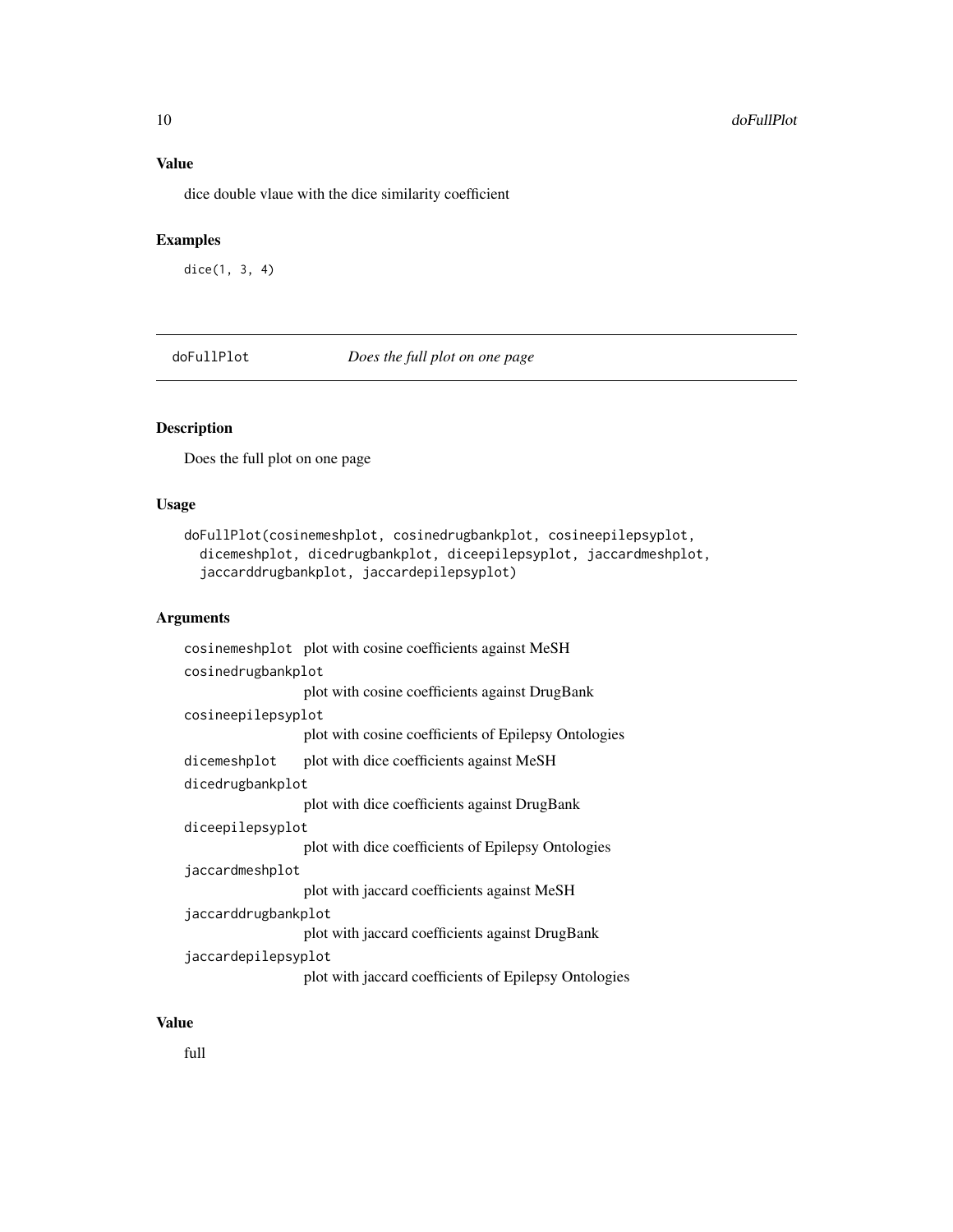# <span id="page-10-0"></span>filterApprovedDrugs 11

# Examples

| ## Not run:                         |                      |
|-------------------------------------|----------------------|
| full <- doFullPlot (cosinemeshplot, |                      |
|                                     | cosinedrugbankplot,  |
|                                     | cosineepilepsyplot,  |
|                                     | dicemeshplot,        |
|                                     | dicedrugbankplot,    |
|                                     | diceepilepsyplot.    |
|                                     | jaccardmeshplot,     |
|                                     | jaccarddrugbankplot, |
|                                     | jaccardepilepsyplot) |
|                                     |                      |

## End(Not run)

filterApprovedDrugs *Filter a given list of drug names for having an ATC code, if not they are dropped*

# Description

Filter a given list of drug names for having an ATC code, if not they are dropped

#### Usage

filterApprovedDrugs(druglist, atchashda)

# Arguments

| druglist  | a list of drug names                        |
|-----------|---------------------------------------------|
| atchashda | a hashmap containing the drug names as keys |

# Value

approveddrugs a hashmap filtered for having an ATC code

# Examples

```
utils::data(rawDrugBankCoOcEpSO, package="epos")
atchashda <-
  readAtcMapIntoHashMapDrugNamesAtcCodes(
  system.file("extdata", "db-atc.map", package = "epos"), "\t")
tepso <- genDictListFromRawFreq(rawDrugBankCoOcEpSO)
filterApprovedDrugs(tepso, atchashda)
```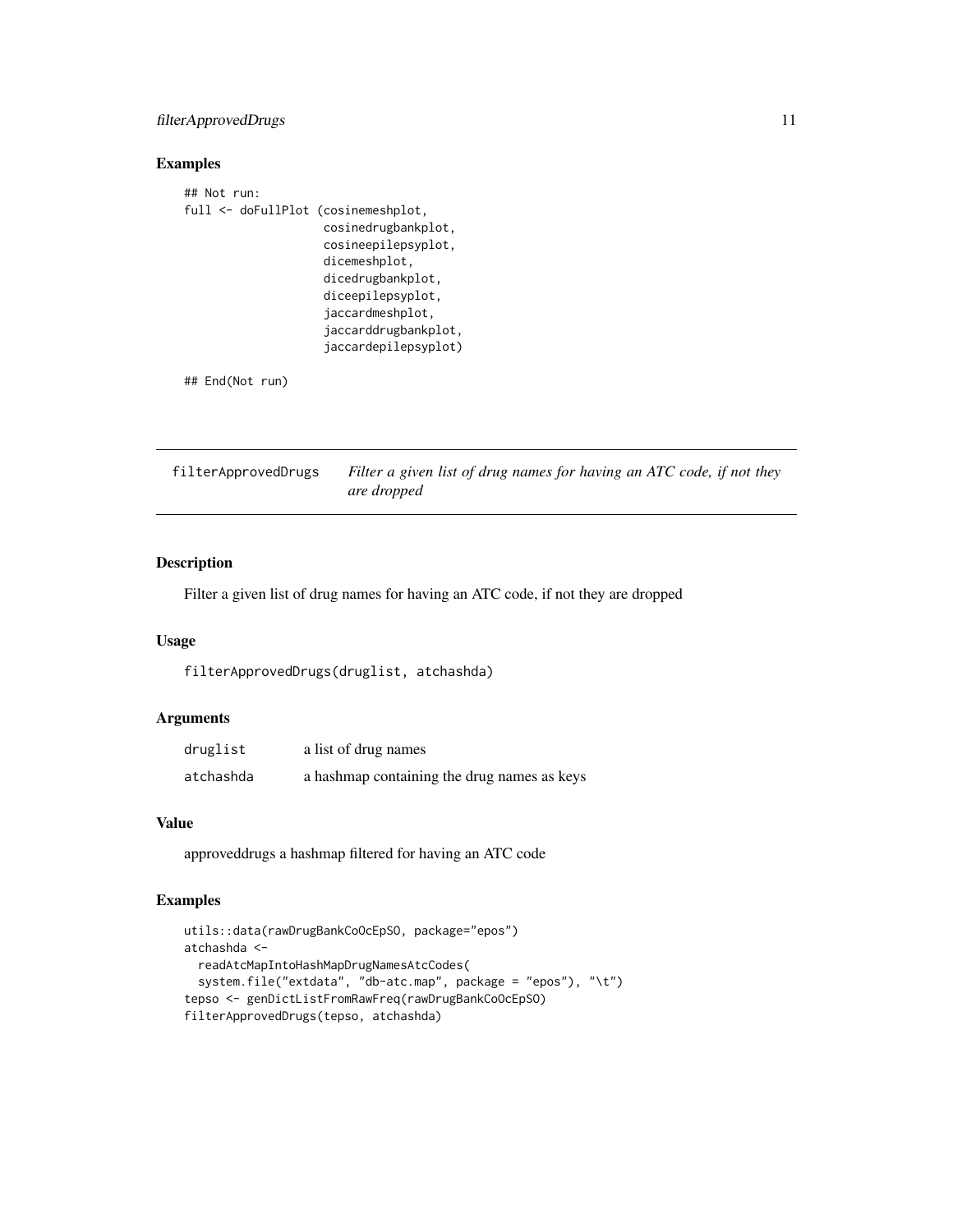<span id="page-11-0"></span>

# Description

Filter a given list of drug names for having an ATC code starting with N indicating to be a drug for the Nervous System

#### Usage

filterNeuroDrugs(druglist, atchashda)

#### Arguments

| druglist  | a list of drug names                        |
|-----------|---------------------------------------------|
| atchashda | a hashmap containing the drug names as keys |

#### Value

neurodrugs a hashmap filtered for having an ATC code starting with N

#### Examples

```
utils::data(rawDrugBankCoOcEpSO, package="epos")
atchashda <-
 readAtcMapIntoHashMapDrugNamesAtcCodes(
 system.file("extdata", "db-atc.map", package = "epos"), "\t")
tepso <- genDictListFromRawFreq(rawDrugBankCoOcEpSO)
nepso <- filterNeuroDrugs(tepso, atchashda)
```
genDictListFromRawFreq

*Clears object that was loaded from harddrive into a list of terms sorted by frequency*

#### Description

Clears object that was loaded from harddrive into a list of terms sorted by frequency

#### Usage

genDictListFromRawFreq(topfreqdictraw)

#### Arguments

topfreqdictraw list with terms from a dictionary sorted by frequency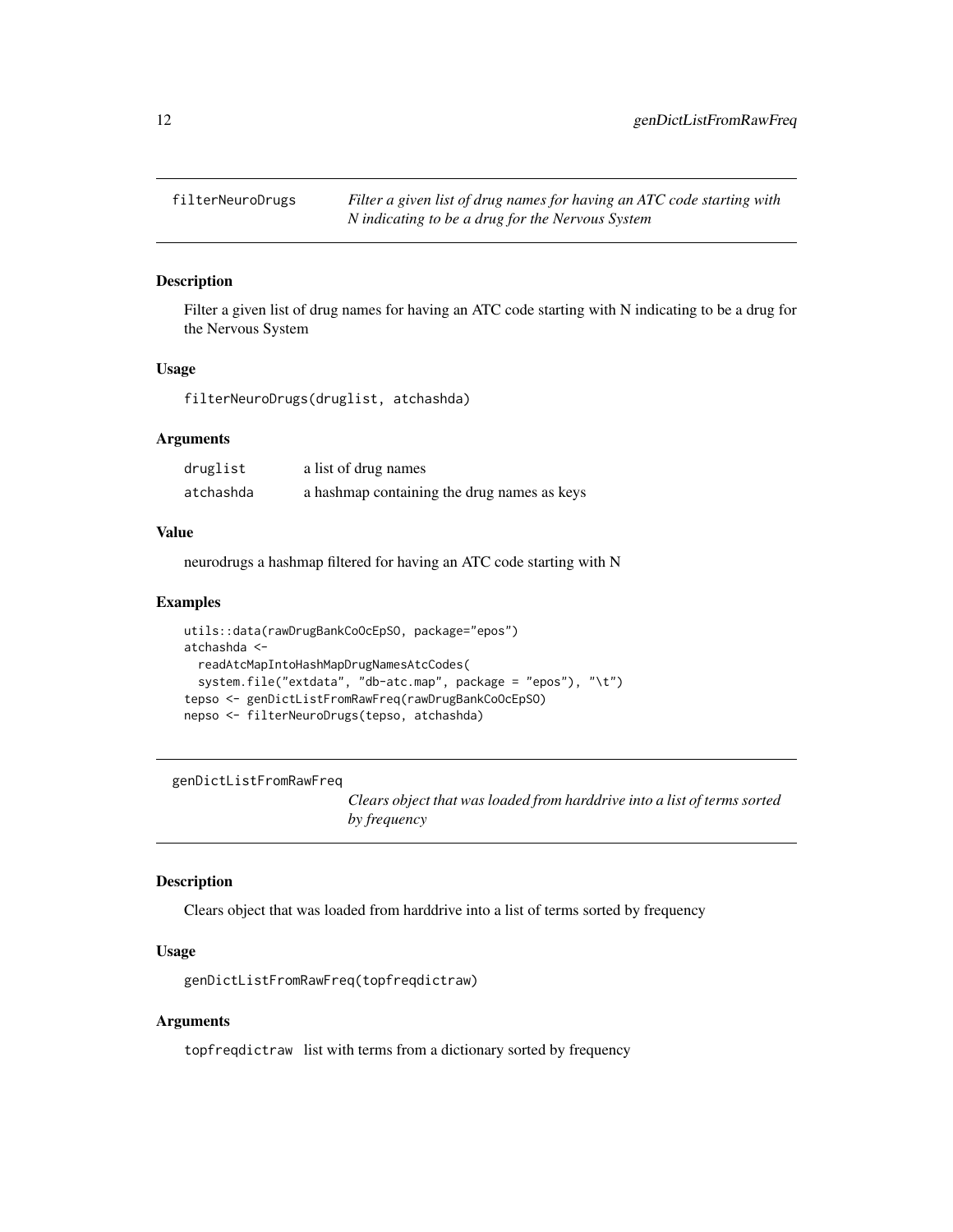#### <span id="page-12-0"></span>jaccard 13

# Value

a sorted list of terms

# Examples

```
utils::data(rawDrugBankCoOcEpSO, package="epos")
genDictListFromRawFreq(rawDrugBankCoOcEpSO)
```
# jaccard *Calculate jaccard similarity metric for two sets a and b*

# Description

Calculate jaccard similarity metric for two sets a and b

#### Usage

```
jaccard(ainterb, aunionb, lengtha, lengthb)
```
# Arguments

| ainterb | integer value with number of intersecting elements between set a and b |
|---------|------------------------------------------------------------------------|
| aunionb | integer value with number of union elements between set a and b        |
| lengtha | length of set a                                                        |
| lengthb | length of set b                                                        |

#### Value

jac double value with the jaccard similarity coefficient

# Examples

jaccard(1,3, 2, 3)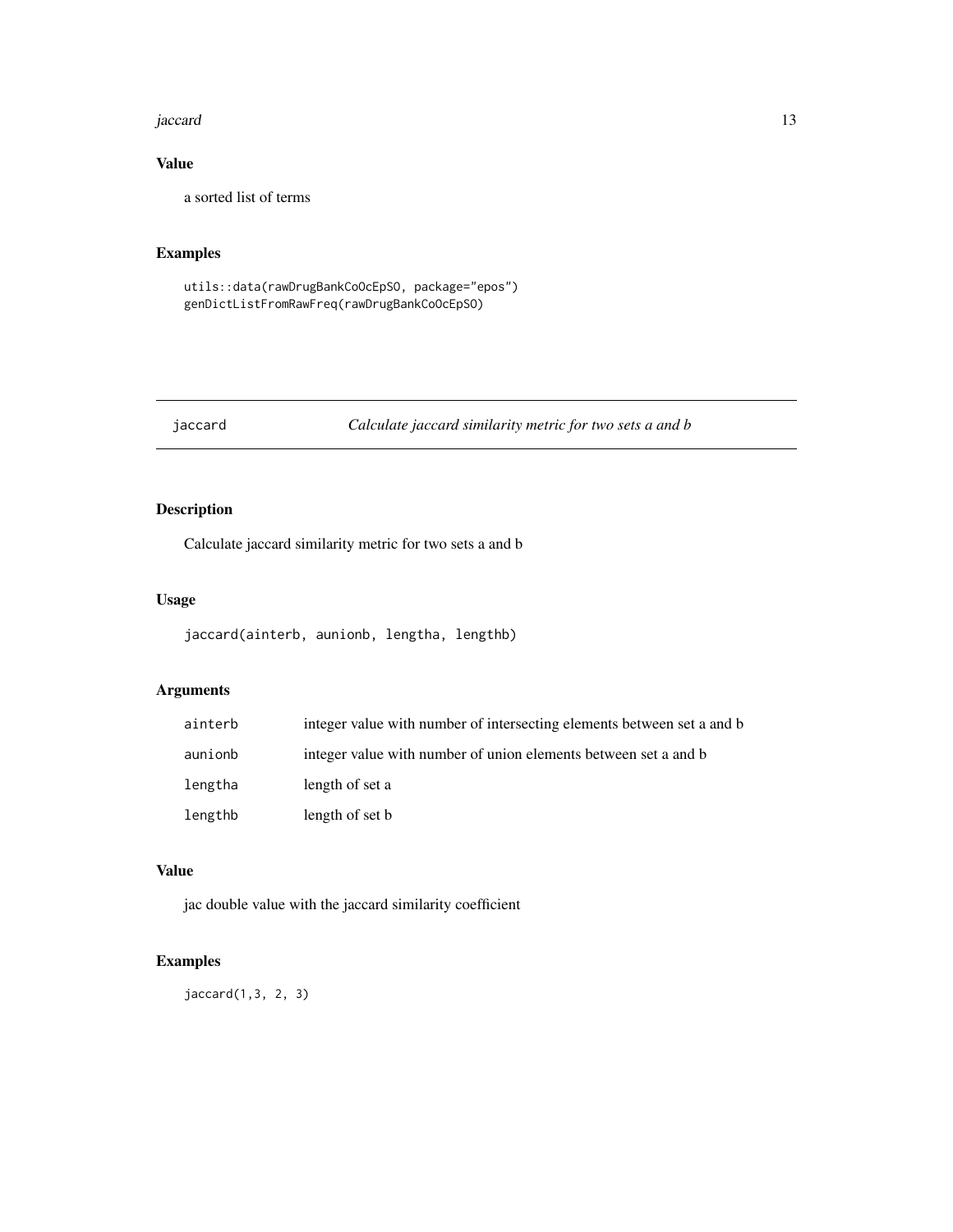<span id="page-13-0"></span>rawDrugBankCoOcEPILONT

*List of frequency named by drug terms that co-occur with the EPI-LONT ontology in the corpus of LIVIVO.*

#### Description

List of frequency named by drug terms that co-occur with the EPILONT ontology in the corpus of LIVIVO.

#### Usage

rawDrugBankCoOcEPILONT

# Format

A named list of drug term frequencies

#### Source

The source data to create the ranked lists of drug names is produced using the text mining workflows described in Mueller, Bernd and Hagelstein, Alexandra (2016) <doi:10.4126/FRL01-006408558> and Mueller, Bernd et al. (2017) <doi:10.1007/978-3-319-58694-6\_22>. The moment of execution for generating the data on the corpus of LIVIVO is June 26th 2018.

#### Examples

utils::data(rawDrugBankCoOcEPILONT, package="epos")

rawDrugBankCoOcEpSO *List of frequency named by drug terms that co-occur with the EpSO ontology in the corpus of LIVIVO.*

#### Description

List of frequency named by drug terms that co-occur with the EpSO ontology in the corpus of LIVIVO.

#### Usage

rawDrugBankCoOcEpSO

#### Format

A named list of drug term frequencies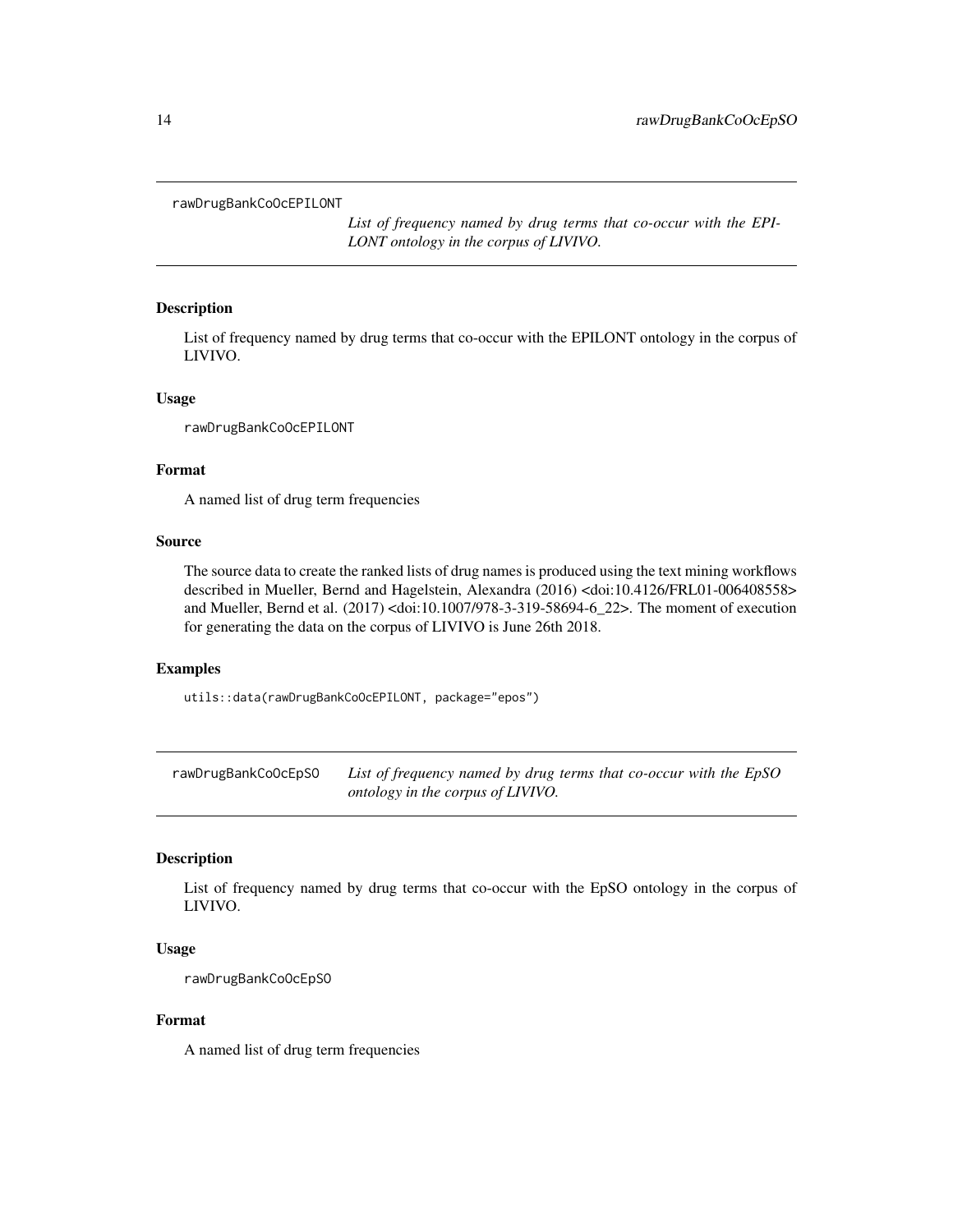#### <span id="page-14-0"></span>Source

The source data to create the ranked lists of drug names is produced using the text mining workflows described in Mueller, Bernd and Hagelstein, Alexandra (2016) <doi:10.4126/FRL01-006408558> and Mueller, Bernd et al. (2017) <doi:10.1007/978-3-319-58694-6\_22>. The moment of execution for generating the data on the corpus of LIVIVO is June 26th 2018.

#### Examples

utils::data(rawDrugBankCoOcEpSO, package="epos")

rawDrugBankCoOcESSO *List of frequency named by drug terms that co-occur with the ESSO ontology in the corpus of LIVIVO.*

# **Description**

List of frequency named by drug terms that co-occur with the ESSO ontology in the corpus of LIVIVO.

#### Usage

rawDrugBankCoOcESSO

# Format

A named list of drug term frequencies

#### Source

The source data to create the ranked lists of drug names is produced using the text mining workflows described in Mueller, Bernd and Hagelstein, Alexandra (2016) <doi:10.4126/FRL01-006408558> and Mueller, Bernd et al. (2017) <doi:10.1007/978-3-319-58694-6\_22>. The moment of execution for generating the data on the corpus of LIVIVO is June 26th 2018.

#### Examples

```
utils::data(rawDrugBankCoOcESSO, package="epos")
```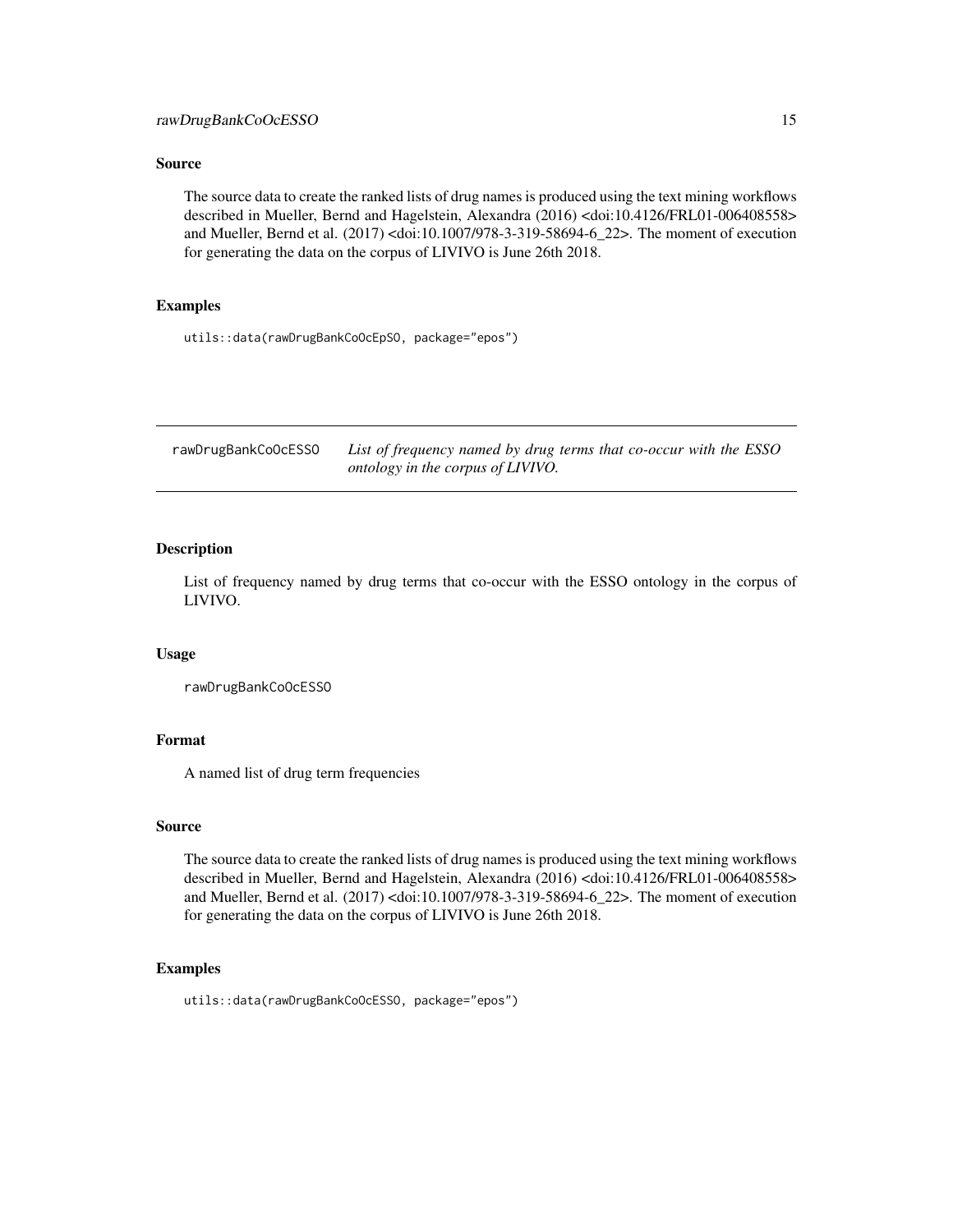<span id="page-15-0"></span>readAtcMapIntoHashMapAtcCodesAtcNames

*Processes the input file db-atc.map to form a HashMap containing the drug names with ATC codes*

#### Description

Processes the input file db-atc.map to form a HashMap containing the drug names with ATC codes

#### Usage

readAtcMapIntoHashMapAtcCodesAtcNames(filename, seperator)

#### Arguments

| filename  | character vector with the file name of the file db-atc.map   |
|-----------|--------------------------------------------------------------|
| seperator | character vector with the seperator used within the map-file |

#### Value

atchashaa hashmap with atc codes as keys and atc names as values

#### Examples

```
atchashaa <-
 readAtcMapIntoHashMapAtcCodesAtcNames(
    system.file("extdata", "db-atc.map", package = "epos"), "\t")
```
#### readAtcMapIntoHashMapDrugNamesAtcCodes

*Processes the input file db-atc.map to form a HashMap containing the drug names with ATC codes*

# Description

Processes the input file db-atc.map to form a HashMap containing the drug names with ATC codes

# Usage

readAtcMapIntoHashMapDrugNamesAtcCodes(filename, seperator)

#### Arguments

| filename  | character vector with the file name of the file db-atc.map   |
|-----------|--------------------------------------------------------------|
| seperator | character vector with the seperator used within the map-file |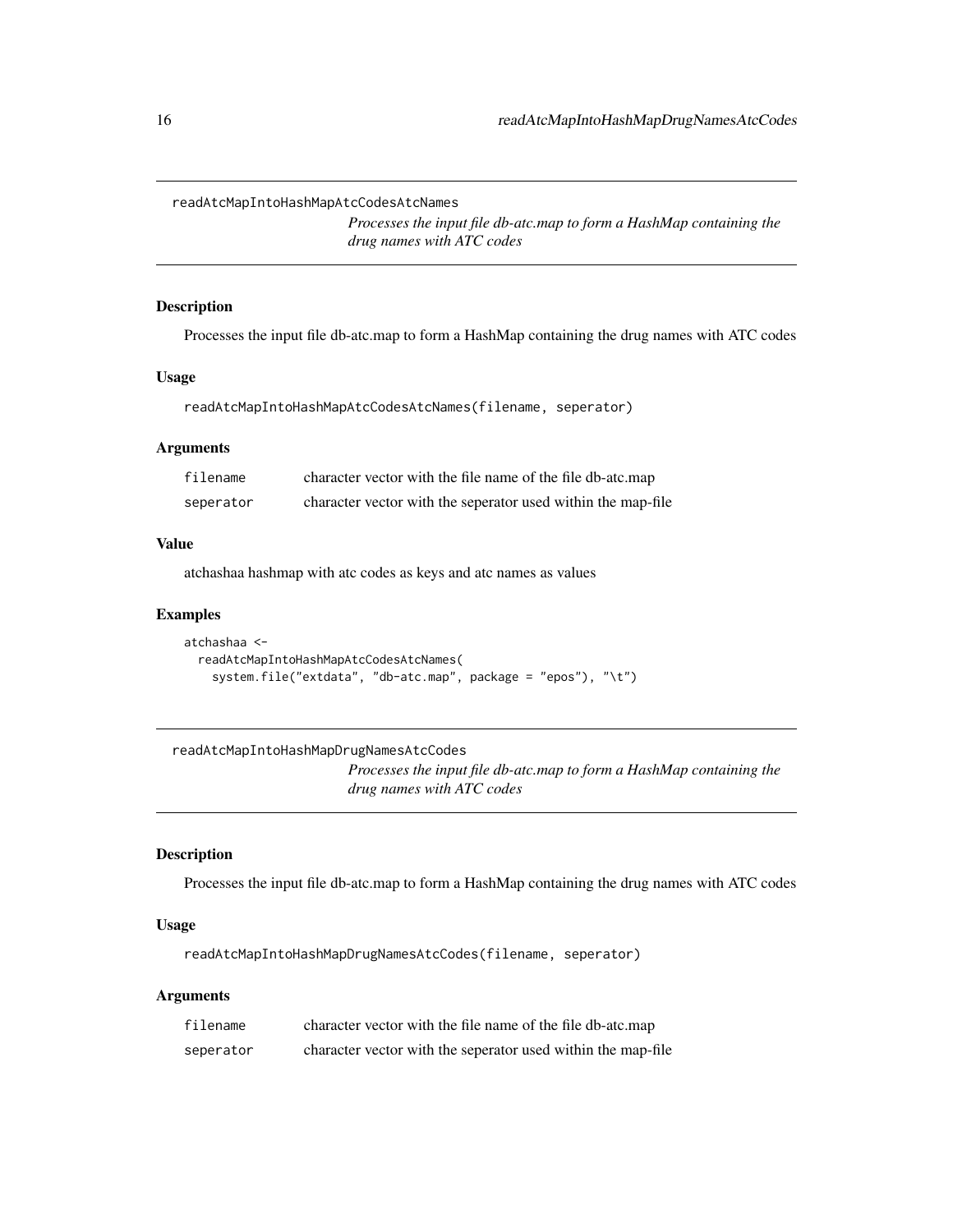#### <span id="page-16-0"></span>readSecondLevelATC 17

# Value

atchashda hashmap with drug names as keys and atc codes as values

#### Examples

```
atchashda <- readAtcMapIntoHashMapDrugNamesAtcCodes(
 system.file("extdata", "db-atc.map", package = "epos"), "\t")
```
readSecondLevelATC *Read the second level ATC classes from the file drugbankatcsecondlevel.map*

# Description

Read the second level ATC classes from the file drugbankatc-secondlevel.map

# Usage

```
readSecondLevelATC(filename, seperator)
```
#### Arguments

| filename  | the file name that is supposed to be drugbankatc-secondlevel.map |
|-----------|------------------------------------------------------------------|
| seperator | the csy file delimiter                                           |

#### Value

atchashsec a hashmap with second level ATC classes as keys and their names as values

# Examples

```
atchashsec <-
 readSecondLevelATC(
 system.file("extdata", "drugbankatc-secondlevel.map", package = "epos"), "\t")
```